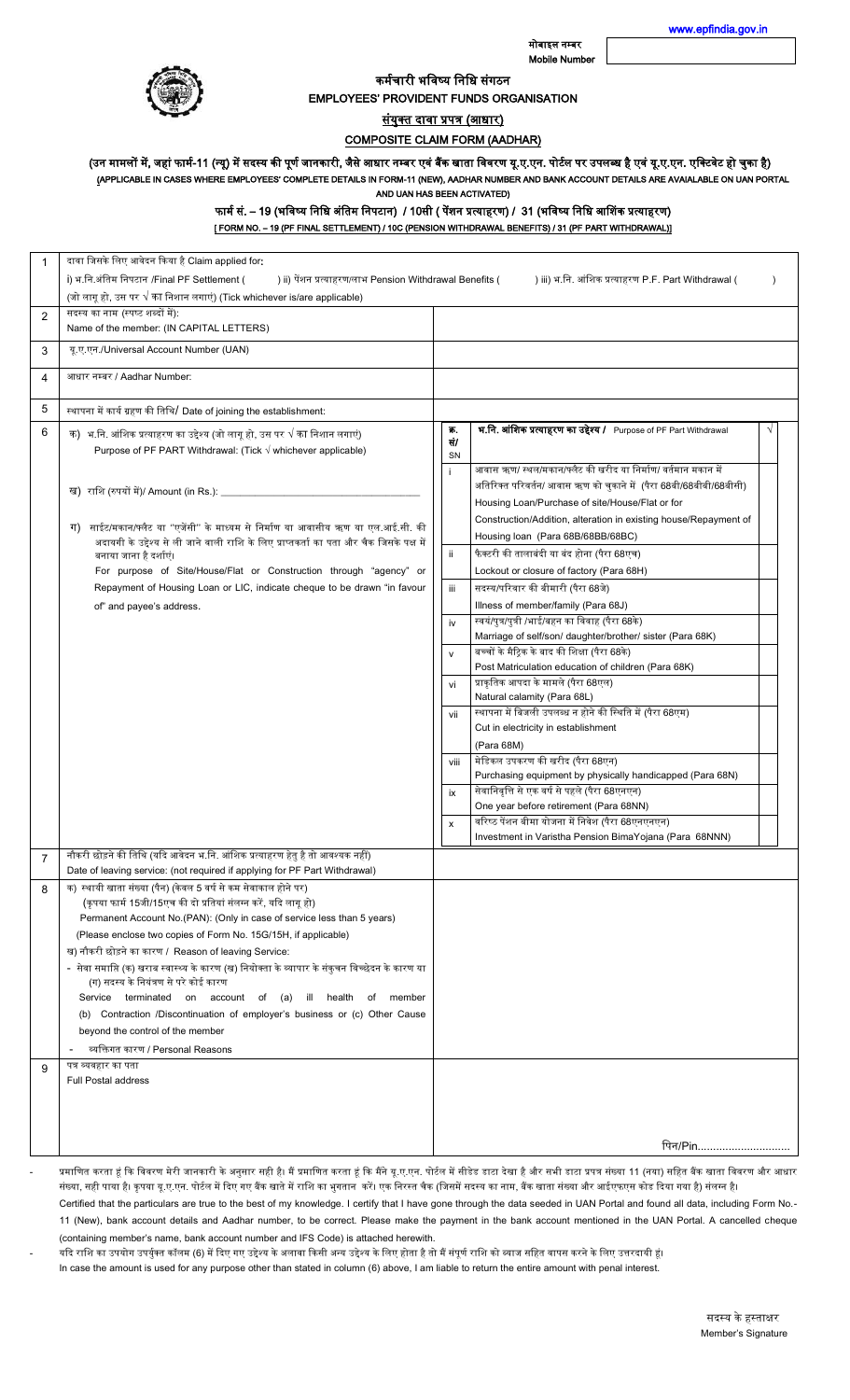## **संयुक्e दावातप्रपत्रत(आधार)तभरने हेeुअनुदेश INSTRUCTION FOR FILLING THE COMPOSITE CLAIM FORM (AADHAR)**

(संयुक्त दावा प्रपत्र ऐसे मामलों में लागू होगा जहां सदस्य प्रपत्र-11(नया) में विवरण पूर्ण करता है, आधार नंबर तथा बैंक खाते का विवरण यू.ए.एन. पोर्टल पर उपलब्ध है तथा एू.ए.एन. सक्रिय किया गया है। ऐसे सदस्य नियोक्ता के सत्यापन के बिना सीधे संबंधित कर्मचारी भविष्य निधि संगठन कार्यालय में फार्म जमा कर सकते हैं।)

(The Composite Claim Form (Aadhar) is applicable in cases where a member's complete details in Form-11 (New), Aadhar number and bank account details are available on the UAN Portal and UAN has been activated. Such members can submit this form directly to the concerned EPFO office, without attestation of claim form by the employers.)

- 1. निम्नांकित हेतु आवेदन किया जा सकता है:- The application can be made for :
	- i) भविष्य निधि के अंतिम निपटान/ Final P.F. Settlement
	- ii) पेंशन प्रत्याहरण लाभ (केवल 10 वर्ष से कम का सेवाकाल होने पर)
	- Pension Withdrawal Benefits (only if the service is less that 10 years)
	- iii) भविष्य निधि आंशिक प्रत्याहरण / PF Part Withdrawal,

तदनूसार बॉक्स में निशान लगाएं/ Tick the boxes accordingly.

- 2. नाम: नाम स्पष्ट अक्षरों में लिखें/ Name : Name in CAPITAL LETTERS
- 3. यू.ए.एन.: 11 अंकों की यूनिवर्सल खाता संख्या का उल्लेख करें / UAN: Please mention the 11 digit Universal Account Number.
- 4. कृपया बारह अंकों की आधार संख्या का उल्लेख करें/Kindly mention 12 digits Aadhar Number
- 5. स्थापना में कार्य ग्रहण की तिथि: दिन/माह/वर्ष के फार्मेट में/ Date of Joining the establishment: In DD/MM/YYYY format
- 6. भविष्य निधि आंशिक प्रत्याहरण का उद्देश्य और आवश्यक राशि/ Purpose of PF Part Withdrawal and Amount required:
	- (इनमें से कोई एक कारण होना चाहिए) / The purpose may be one of the following:
		- i) आवासीय ऋण /भूमि /घर /फ्लैट खरीदने हेत्/ वर्तमान घर में निर्माण/अतिरिक्त फेर बदल/ आवासीय ऋण को चुकाने के लिए: कोई दस्तावेज अपेक्षित नहीं है। किसी दस्तावेज (नया घोषणा पत्र/ उपयोगिता प्रमाण पत्र इत्यादि) की आवश्यकता नहींत है। Housing Loan/purchase of site/house/flat or for construction/Addition alteration in existing house/Repayment of Housing loan: No document is required. No document (New Declaration Form/Utilization Certificate etc.) is required.

यदि अग्रिम साईट/मकान/फ्लैट की खरीद या एजेंसी के माध्यम से निर्माण या आवासीय ऋण की अदायगी के लिए है तो जिसके पक्ष में अदा किया जाना है, उसका नाम दर्शाए।

In case the advance is for purchase of site/house/flat or construction through Agency or repayment of Housing Loan then indicate the name in whose favour the payment has to be made.

- ii) पैक्ट्री की तालाबंदी या बंद होना/ किसी दस्तावेज की आवश्यकता नहीं है / Lockout or closure of factory: No document is required.
- iii) सदस्य/परिवार की बीमारी : i) डॉक्टर का प्रमाण पत्र और ii ) नियोक्ता दवारा प्रमाण पत्र कि सदस्य के पास कर्मचारी राज्य बीमा निगम की सुविधा उपलब्ध नहीं है /Illness of member/family: i) Certificate of doctor and ii ) Certificate by employer that ESIC facility is not available to the member.
- iv) स्वयं/बेटा/बेटी/भाई/बहन की शादी: किसी दस्तावेज/शादी कार्ड की आवश्यकता नहीं है / Marriage of self/son/daughter/brother/sister: No document/Marriage Card is required.
- v) वच्चों की मैट्रिक के बाद की शिक्षा: किसी दस्तावेज की आवश्यकता नहीं है / Post Matriculation education of children: No document is required.
- vi) प्राकृतिक आपदा के असाधारण मामले: किसी दस्तावेज की आवश्यकता नहीं है / Natural calamity of exceptional cases: No document is required.
- vii) स्थापना में बिजली की कटौती :किसी दस्तावेज की आवश्यकता नहीं है / Cut in electricity in establishment: No document is required.
- viii) शारीरिक रूप से विकलांग दवारा उपकरण की खरीद: चिकित्सा प्रमाण पत्र की आवश्यकता है/ Purchase of equipment by physically handicapped: Medical certificate is required.
- ix) सेवानिवृत्ति से एक वर्ष पूर्व कुल भविष्य निधि बकाया का 90% तक निकाल सकते हैं। किसी दस्तावेज की आवश्यकता नहींतहैत/One year before retirement: 90% of total PF balance can be withdrawn. No document is required.
- x) वरिष्ठ पेंशन बीमा योजना में निवेश: कुल भविष्य निधि राशि का 90 %तक एल.आई.सी. में अंतरित कर सकते हैं।किसी दस्तावेज की आवश्यकता नहीं है / Investment in Varistha Pension Bima Yojana: 90% of total PF balance can be transferred to LIC. No document is required.
- 7. नौकरी छोड़ने की तिथि: दिन/माह/वर्ष के फार्मेट में / Date of leaving service: In DD/MM/YYYY format

8. (क) स्थायी खाता संख्या (पैन): पांच वर्ष से कम का सेवाकाल होने पर / (a) Permanent Account Number (PAN): In case of service less than 5 years.

फार्म 15जी/15एच की दो प्रतियां संलग्न करें, यदि लागू हो / Please submit two copies of Form 15G/15H, if applicable.

(यदि भ.नि. से आंशिक प्रत्याहरण के लिए आवेदन कर रहे हैं तो पैन की आवश्यकता नहीं है) / (PAN not required if applying for PF Part Withdrawal)

(ख) नौकरी छोड़ने का कारण: केवल भ.नि. अंतिम निपटान के मामले में : इनमें से कोई एक कारण होना चाहिए / (b) Reason for leaving service : Only in case of PF Final Settlement. The reason may be: